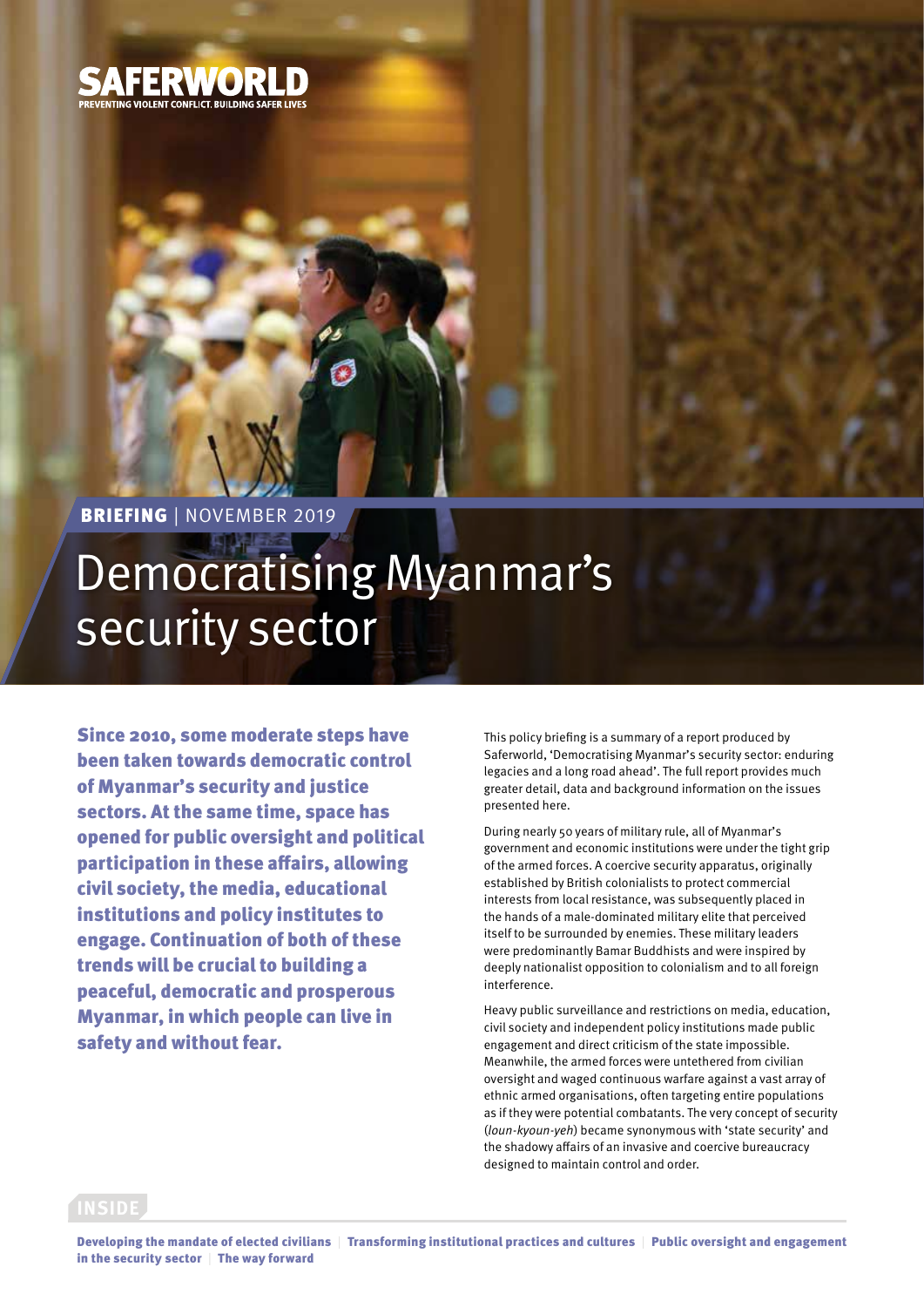

#### Definitions

The security and justice sectors refer to all the state institutions mandated to provide justice and security for the government and the public. This briefing looked primarily at the armed forces, the police, the prisons, the courts and the intelligence services.

The military/Defence Services/armed forces/Tatmadaw – these are all common terms for Myanmar's military and are used relatively interchangeably in official publications.

In the late 1980s, Aung San Suu Kyi and her National League for Democracy (NLD) party gained widespread public support for a political agenda to remove the military from politics and place it under the command of elected civilians. As the daughter of the military's founder, she has always emphasised her respect for the military and insisted she has no interest in "splitting" or undermining it, let alone dismantling it as part of a full-fledged revolution.<sup>1</sup> She has consistently said, however, that the military needs to come under civilian control in order to gain the "honour and respect of the people".<sup>2</sup>

The military remained adamant that giving up power too quickly would lead to chaos and instability. Instead, the generals initiated their own roadmap towards 'disciplined democracy'. In 2008, they established a constitution that, despite creating a 'multi-party democratic system',<sup>3</sup> enables 'the Defence Services to be able to participate in the national political leadership role of the state'.<sup>4</sup> To facilitate this leadership role, the military appoints 25 per cent of the members of parliament (MPs) across all houses,<sup>5</sup> and has effective powers to select and fire the ministers of defence, home affairs and border affairs and their deputies, who must all be serving military personnel.<sup>6</sup> Military MPs also elect one of two vice presidents, who can be civilian or military. Perhaps most importantly, the constitution can only be meaningfully amended with the approval of more than 75 per cent of the legislatures, giving the military an effective veto.<sup>7</sup> These provisions have allowed the military to maintain its position as 'guardian' over a steady process of democratisation, and to protect its core ideological and private interests.<sup>8</sup>

Under this constitution, the first government was led by a militarybacked party and leading officials were all former generals. The NLD then entered parliament in a 2012 by-election, before winning a landslide victory in 2015. Aung San Suu Kyi is barred from becoming president (due to a clause disqualifying those with foreign spouses), but she has effectively assumed leadership over the entire elected wing of government, in the position of State Counsellor.

The current cabinet has more civilians than any government in over 50 years, but the military remains extremely powerful and is deeply resistant to any change that might threaten its ideological or private interests. At the same time, the entire governance apparatus is stacked with former military officers, whose institutional conditioning has led them to distrust civilian leaders, foreigners and much of society and to obsess over hierarchical order. In some cases, incoming civilians have simply adopted existing approaches and perspectives, or have willingly allowed the military to lead on security affairs, believing that the soldiers are the only ones with the necessary expertise.

However, civilians in government have been steadily increasing their powers over some parts of the security sector, such as through the transfer of the General Administration Department (GAD) from military to civilian control. Additionally, a diverse parliament housing former political prisoners alongside military officials and a growing contingent of women and representatives from non-Bamar ethnic nationalities is claiming a role in overseeing and scrutinising the activities of the security and justice institutions. In July 2019, the NLD proposed a range of constitutional amendments that would reduce the military's political powers and potentially allow civilians in government to take greater control of policing and other functions.

This briefing focuses on the following three main dimensions of security sector democratisation. Changes have been seen in these areas since 2011, but much more could be done through increased cooperation between government, civil society and international partners:

- 1. Developing the mandate of elected civilians.
- 2. Transforming the security culture.
- 3. Protecting and building civic space.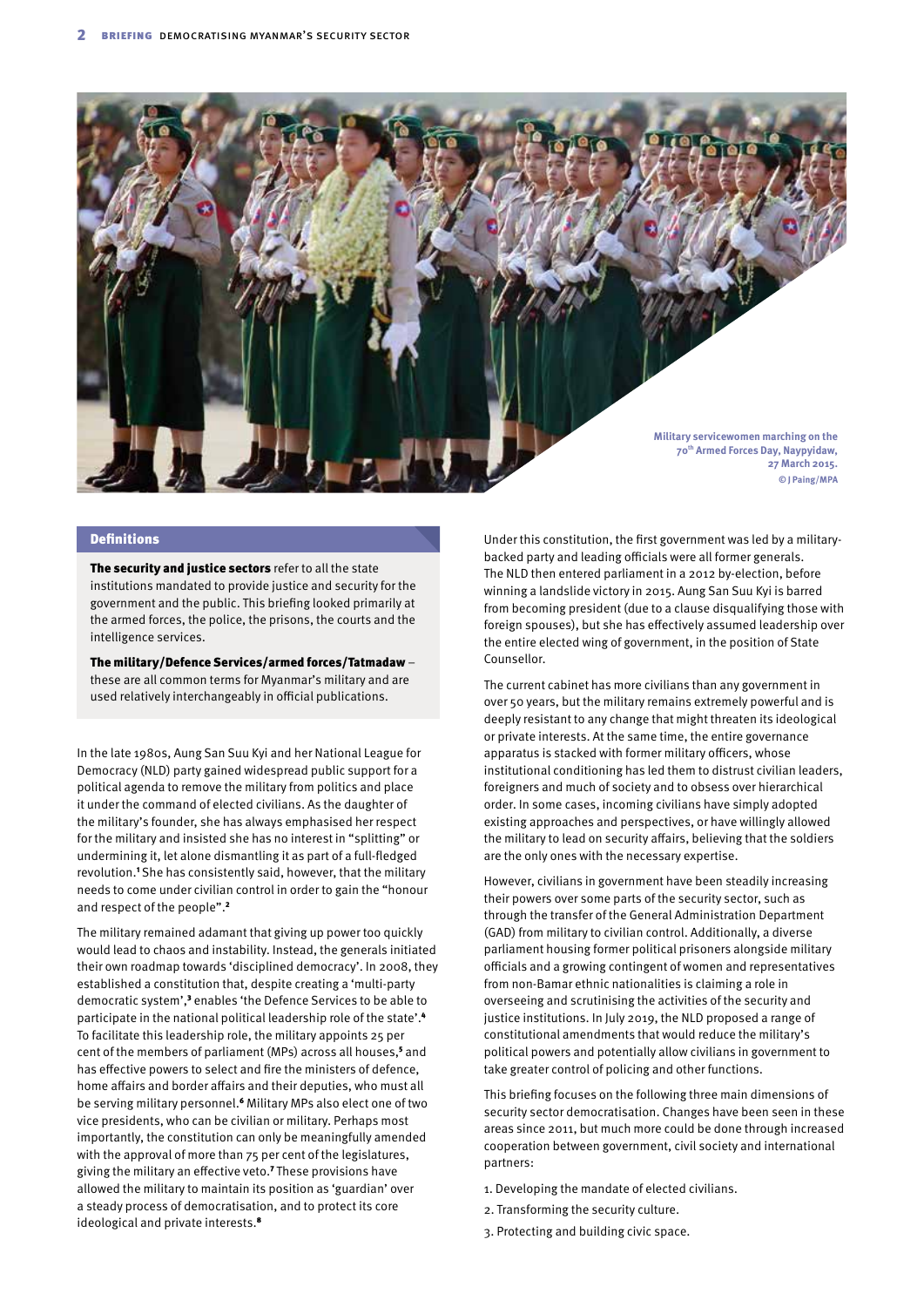## Developing the mandate of elected civilians

Without elected representatives, there is no democracy. The first dimension of democratising the security sector is, therefore, the mandate of elected civilians. This includes the official powers held by elected civilians in the constitution and law, as well as the means and resolve that those officials have to exercise their powers.

#### The division of powers

In the current system, the military controls many security and justice functions. It leads the armed forces almost autonomously, as article 20b of the 2008 Constitution states: 'The Defence Services has the right to independently administer and adjudicate all affairs of the armed forces.' The Ministry of Defence is exempt from most budgetary processes applied to all other government departments, allowing it to keep its own bank accounts without direct approval of the finance ministry. The military retains complete autonomy in the handling of justice cases concerning any actions that are considered part of the 'affairs of the armed forces', under articles 20b, 293 and 319 of the 2008 Constitution.

Even so, the president (currently Win Myint) is head of state and military officials have numerous times indicated that he is 'ultimately superior' to them.9 The 2008 Constitution allows the president, with 'approval' of the Union Parliament, to 'declare war or make peace'.10 The constitution is ambiguous regarding internal armed conflicts however, which the Myanmar Armed Forces (or Tatmadaw) has regularly insisted are not 'civil wars'.<sup>11</sup> Various comments from the commander-in-chief seem to suggest that the Tatmadaw will seek permission for its actions when it deems it necessary, but is not bound to a clearly legislated protocol.<sup>12</sup>

On 10 December 2011, President Thein Sein issued a written edict ordering the armed forces to halt military offensives against the Kachin Independence Organisation, and the military temporarily withdrew a few days later. However, the NLD-led government has not attempted to make such an order, and has at numerous times instructed the military to use force.

The president also has the power to convene a National Defence and Security Council (NDSC), which could potentially be used by the president to exercise authority over defence and security matters. According to the constitution, the council includes five democratically elected civilians, five serving military officers and the military-appointed vice president. However, the NLD-led government is yet to use the NDSC, seemingly because of concerns that the democratically elected civilians would be outnumbered and that, although the president would be chair, the commanderin-chief would have a more senior position than Aung San Suu Kyi. Instead, the government has at times convened meetings made up of similar members, but with additional civilian officials. These meetings have been typically followed by statements in support of military action.

The military also indirectly controls the police and the prisons via the Ministry of Home Affairs, whose minister is appointed by the commander-in-chief. It is generally understood that the police are fixed under military control due to articles 20c and 338, which place all armed forces under the commander-in-chief and the Defence Services, respectively. However, the exact definition of 'all armed forces' is not provided anywhere in law.

> **Members of parliament arrive to attend a regular session of the lower house of parliament on 18 August 2015 in Naypyidaw, Myanmar. © Hkun Lat**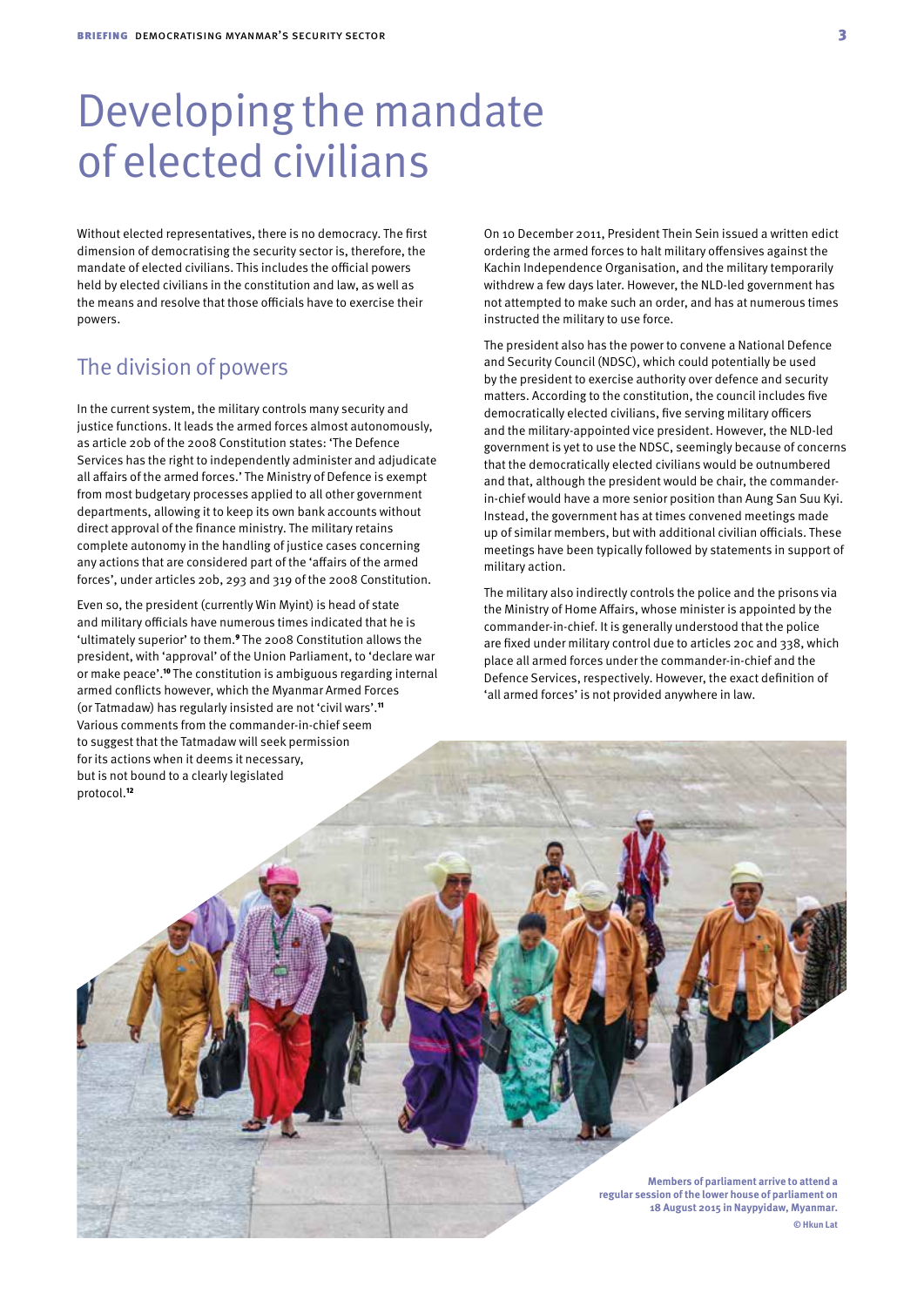Judicial independence is enshrined in article 19 of the constitution. However, the military continues to greatly influence civilian court proceedings, because the judiciary employs high numbers of former military officers and civilian judges who served under the military government, and because a culture of independent adjudication is so lacking that most judges still look for signals from military or political counterparts before making decisions.

There are three primary intelligence agencies, all of which ultimately report to the military. These are the Special Branch, which is under the Myanmar Police Force; the Bureau of Special Investigation, which is under the Ministry of Home Affairs; and the Office of the Chief of Military Security Affairs, which is part of the military and is under the direct authority of the commander-in-chief.<sup>13</sup>

#### The NLD's constitutional agenda

The NLD's central agenda for democratising the security sector has been constitutional change. Aung San Suu Kyi has insisted, however, that this will be done slowly, carefully and within the realms of existing law. When recommending amendments to the constitution in July 2019, the NLD did not propose any changes to the Defence Services' 'right to independently administer and adjudicate all affairs of the armed forces'. However, the party proposed removing article 339, which states that 'The Defence Services shall lead in safeguarding the Union against all internal and external dangers', suggesting civilians could take more of a leadership role.<sup>14</sup>

### 66

**The NLD has long called for making the police independent from the military. In 2019, the party proposed requiring any defence personnel appointed to the cabinet (such as the ministers of defence, home affairs and border affairs) to retire from the military, which would place them under more direct civilian control.**

#### 99

The NLD has long called for making the police independent from the military. In 2019, the party proposed requiring any defence personnel appointed to the cabinet (such as the ministers of defence, home affairs and border affairs) to retire from the military, which would place them under more direct civilian control.15 The party also proposed removing articles 20c and 338, which place 'all armed forces' under the commander-in-chief and the Defence Services, perhaps seeing these as a blockage on bringing the police under civilian leadership.<sup>16</sup>

There does not appear to be any effort of the civilian government to gain control over the country's intelligence apparatus. The NLD has also given little attention to the prison system. Numerous civil society organisations (CSOs), including the Assistance Association for Political Prisoners and the Independent Lawyers Network of Myanmar, have recommended forming a Ministry of Justice, which could potentially take over corrections (prisons and rehabilitation) as well as parts of the budget and administration of the judiciary.17

### Civilian government finding its role

In lieu of constitutional change, civilians in government have developed a number of means to influence the security sector and establish new norms, while avoiding too much interference in the activities of the armed forces.

The most direct example is perhaps the transfer of the GAD from the Ministry of Home Affairs to civilian control. The GAD has a clear mandate on 'rule of law' and 'community peace and tranquillity', especially at the village tract and ward level. It also holds significant influence over the courts and has emergency powers under section 144 of the penal code. The military allowed the transfer of the GAD to take place, demonstrating some confidence to begin handing over powers. This relieves the Tatmadaw of a huge responsibility and does not immediately threaten its core interests. The civilian government has also been attempting to set up a coastguard under its leadership, but this remains under dispute.

In January 2017, the government created the position of National Security Adviser 'to advise the President and the Union Government on internal and external threats by assessing situations from a strategic point of view', with a particular focus on external relations.18 The National Security Adviser does not currently hold their own office and does not have authority over the military, but could evolve into a more robust civilian-led institution.

The Myanmar Sustainable Development Plan lays out measures to 'promote greater access to justice' and to 'support the security sector to effectively perform its role serving our people and ensuring peace, safety and legal rights of individuals and the national interest are protected'. Despite including tasks for 19 ministries, there is no mention of the Ministry of Defence, demonstrating the constraints faced by the civilian government.

In 2011, President Thein Sein established the Myanmar National Human Rights Commission (MNHRC), which can investigate alleged cases of human rights abuse, review laws, inspect prisons and other institutions, and convene government departments for questioning. The MNHRC remains relatively weak compared to the security agencies, and the inclusion of ministers on it impairs its independence from the government. Nonetheless, it has assisted in some justice cases involving the military, and has facilitated penal and prison reform in collaboration with civil society, among other developing roles.

Parliament is developing its oversight role by debating the policies and practices of government and questioning relevant ministries on their affairs. Security ministries and departments have to answer questions from public representatives, and the proceedings can then be published by the media, fostering a much better informed public discourse. Discussion of security issues is regularly limited however, both by party leaders and whips, as well as by the Speaker of the Union Parliament, a former militia leader with close connections to numerous former generals. The oversight and scrutiny norms are slowly being established.

Although parliament is impaired in its ability to properly vet military budgets, it does form a team to do this each year and is able to question the ministers at length, providing some scrutiny. The legislatures are yet to target the main laws directly affecting the rights and responsibilities of the security forces, but have been active in some areas of security legislative reform, particularly relating to crime and to the safety of civilians. The constitution allows for the formation of Defence and Security Committees including military MPs, but these have yet to be activated.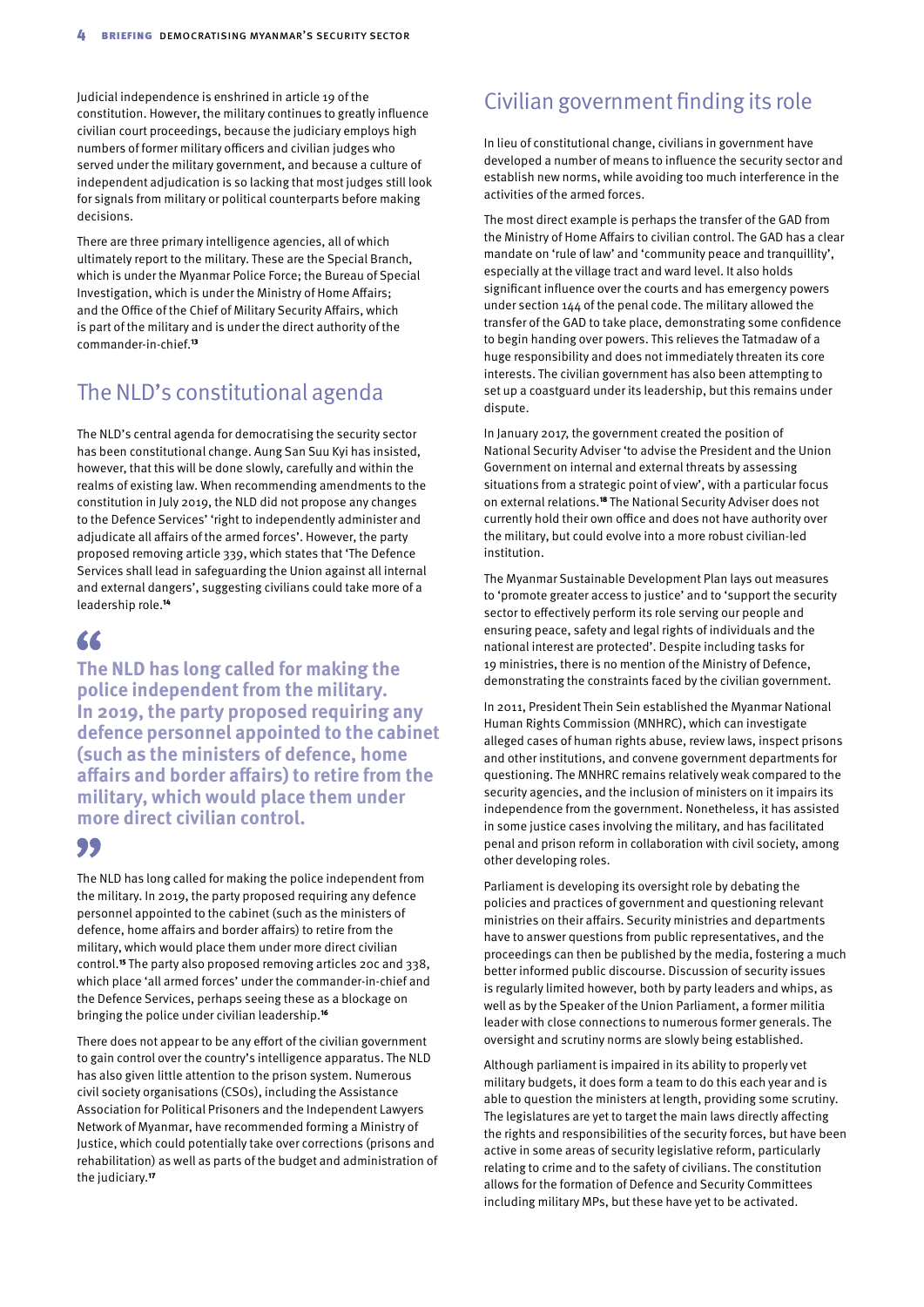## Transforming institutional practices and cultures

Transferring powers from the military to civilians does not automatically create more just and peaceful outcomes. Just as elections alone do not establish a consolidated democracy, the placing of security powers in the hands of elected officials does not automatically transform security practices and norms. In the context of democratisation, it is crucial that elected leaders do not simply inherit the top-down, hard security-centric practices and attitudes of their authoritarian predecessors.

66

**Just as elections alone do not establish a consolidated democracy, the placing of security powers in the hands of elected officials does not automatically transform security practices and norms.**

99

The extent that the security and justice sectors serve the people depends on the laws, directives and policies laid down by the government as well as the internal practices and cultures of the core institutions. Special measures are needed to ensure that the diverse needs of all people and communities in the country are served, which requires both gender and cultural sensitivity. It is also better to prevent security, justice and public safety issues than to respond retrospectively with harsh crackdowns or military campaigns. Aung San Suu Kyi has written extensively about the need for fundamental changes to the practice of politics and governance in Myanmar, often emphasising 'democratic values and human rights', and the need to liberate the country from a cycle of fear.<sup>19</sup>

## Old habits die hard

At around 300,000 troops, the Tatmadaw remains a bloated and infantry-heavy force, whose counter-insurgency approach is dependent on widespread targeting of entire populations with relocation orders and violence, to try and deny insurgents sanctuary and support. Its dominant approaches to warfare are stuck in the past.

Aside from the appalling treatment of civilians and allegations of human rights abuses, existing military approaches have simply proven ineffective and have arguably escalated and prolonged conflicts. A strategy of maintaining ceasefires with the majority of armed organisations and encouraging them to do business and abandon political objectives has – at best – allowed the state to control most natural resources and trade arteries. However, no significantly large ethnic armed organisation has been defeated in recent decades and the small groups that have been defeated have rarely been properly demobilised, allowing their fighters to join other groups or to simply rebrand.

The military is continuously investing in modernisation efforts in terms of its capabilities and armoury. Particularly since the NLD came to power, this agenda has been framed by Commanderin-Chief Min Aung Hlaing in terms of upgrading the force into a "standard army".20 However, there has not been any explicit agenda to initiate comprehensive reforms as part of the country's democratisation process.

While it is not uncommon for militaries to have their own courts for adjudicating on affairs related to the conduct of their personnel, it is crucial that the cornerstones of the rule of law and access to justice still apply. The Myanmar military's justice system falls far short of these standards. Leaders regularly insist that violent campaigns have been carried out in line with its laws and rules of engagement, suggesting these guidelines condone systematic abuse. Court decisions and sentences are only occasionally publicised, and proceedings are not held transparently or even made public at a later date. Perhaps most concerningly, victims of criminal acts by the security forces do not receive any form of redress, reparation or remedy.

The Tatmadaw is a vast institution with a long history, steeped in internally developed doctrine, and deeply resistant to external interference. The civilian wing of government will not be able to instigate 'root-and-branch' reform of the military any time soon. Any change will be led from within the military, albeit potentially with concerted pressure, encouragement and assistance from others.

**The Tatmadaw is a vast institution with a long history, steeped in internally developed doctrine, and deeply resistant to external interference.**

66

99

In any case, it is unclear whether the civilian government sees significant problems with current military approaches, and key government figures have repeatedly claimed that they do not believe human rights allegations by the United Nations or others are credible.21 Despite condemning "all human rights violations", Aung San Suu Kyi has been insistent that she won't "apportion blame" or "abnegate responsibility" to any particular conflict actor.22 Although her government claims to have instructed the Tatmadaw "to avoid human rights violations" and "to carry out operations with great care", her official Facebook page has regularly defended the military and has rejected allegations of sexual abuse by security forces in a post emblazoned with the words 'Fake Rape'.23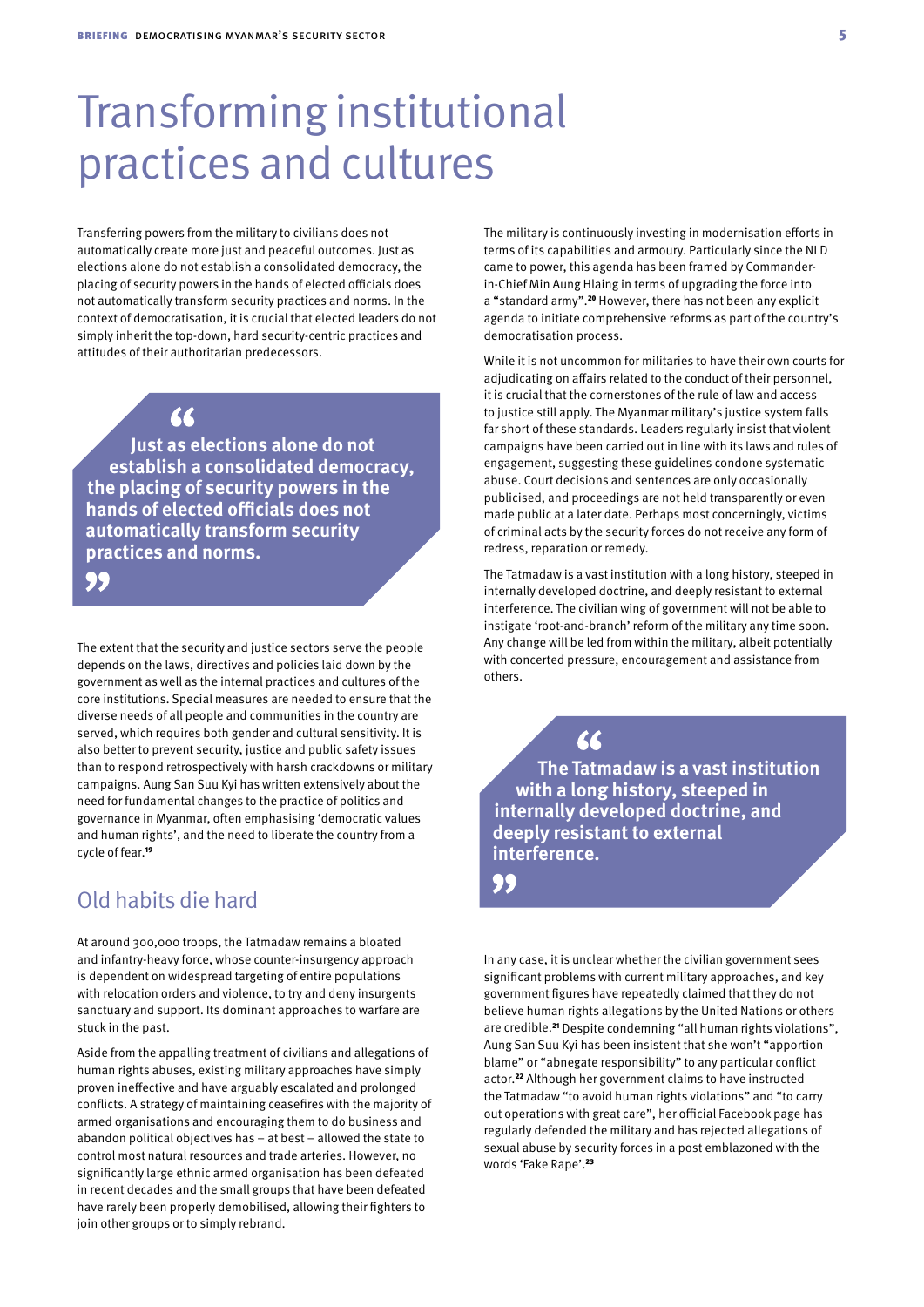

Sustained pressure will be needed over the long term from elected officials and non-governmental actors, such as civil society and the media, for more transparency and scrutiny of the armed forces' conduct to ensure that harm to civilians is minimised and that troops are acting in accordance with the values and desires of the wider population.

#### Comprehensive and system-wide justice reform

Since the colonial era, Myanmar's criminal justice system has been used primarily as a tool to maintain order and protect the interests of the state. Between 1962 and 2016, an estimated 7,000 to 10,000 people were incarcerated for political activities.<sup>24</sup> Today, the police and prison systems remain under the indirect control of the military and employ high numbers of former military officers, particularly in leadership positions.

Transforming this system into one focused on delivering justice in an impartial manner and on protecting the public will require a comprehensive approach that looks at the entire system collectively. So far, reforms have been piecemeal.

For police to serve the people, it is important that they operate according to civilian-, service- and protection-oriented values, rather than 'military values inherent to a war context'.<sup>25</sup> Militaries are built to use force against enemies of the public. Police are built to protect the public. If police take on military characteristics, then they end up treating the public like the enemy. In Myanmar, an unknown number of police personnel have been rotated in from the military, a practice that was continued as recently as 2014 as part of efforts to reduce the size of the military and to establish a stronger police force in line with the transition to a hybrid democracy. According to research conducted by the Tagaung

Institute for Political Studies, the impact has been three-fold: committed career police officers have lost motivation due to a lack of promotional opportunities; the force's professional expertise has been reduced; and public relations have been damaged.<sup>26</sup>

The NLD committed in its 2015 manifesto 'to develop the police force in line with international standards so that it is able to fulfil its duties'.27 Additionally, the Myanmar Sustainable Development Plan states that steps will 'be taken to strengthen the abilities of law enforcement institutions to deliver personal security, particularly for vulnerable groups'. In practice, the police have continued to act in close coordination with the political interests of the military and government, rather than independently and in service of the law.

The Myanmar Correctional Department falls under the military-led Ministry of Home Affairs and operates 42 prisons, five detention centres and 48 labour camps. The latter serve companies owned by the department as well as private companies.28 In June 2019, there were 85,795 prisoners across the country despite an official prison capacity of just 71,000.29 Many personnel in the prison department, including those in the higher ranks, have been transferred from the military.<sup>30</sup>

Reportedly, many of the already meagre standards set out in the colonial-era prison manual, such as for diet, are not even met in practice. A survey of 1,621 political prisoners who had served time between 1962 and 2016 found that 72 per cent had been physically tortured while in custody, and numerous sources have reported cases of torture since 2015.31 Solitary confinement in so-called 'dog cells' where prisoners have to walk on all fours is another common practice.32 Conditions in labour camps are said to be deplorable and over a thousand inmates in such camps died between 2004 and 2014.33 Prisoners have also been used as forced porters in conflict areas, sometimes as part of highly orchestrated nationwide operations.<sup>34</sup>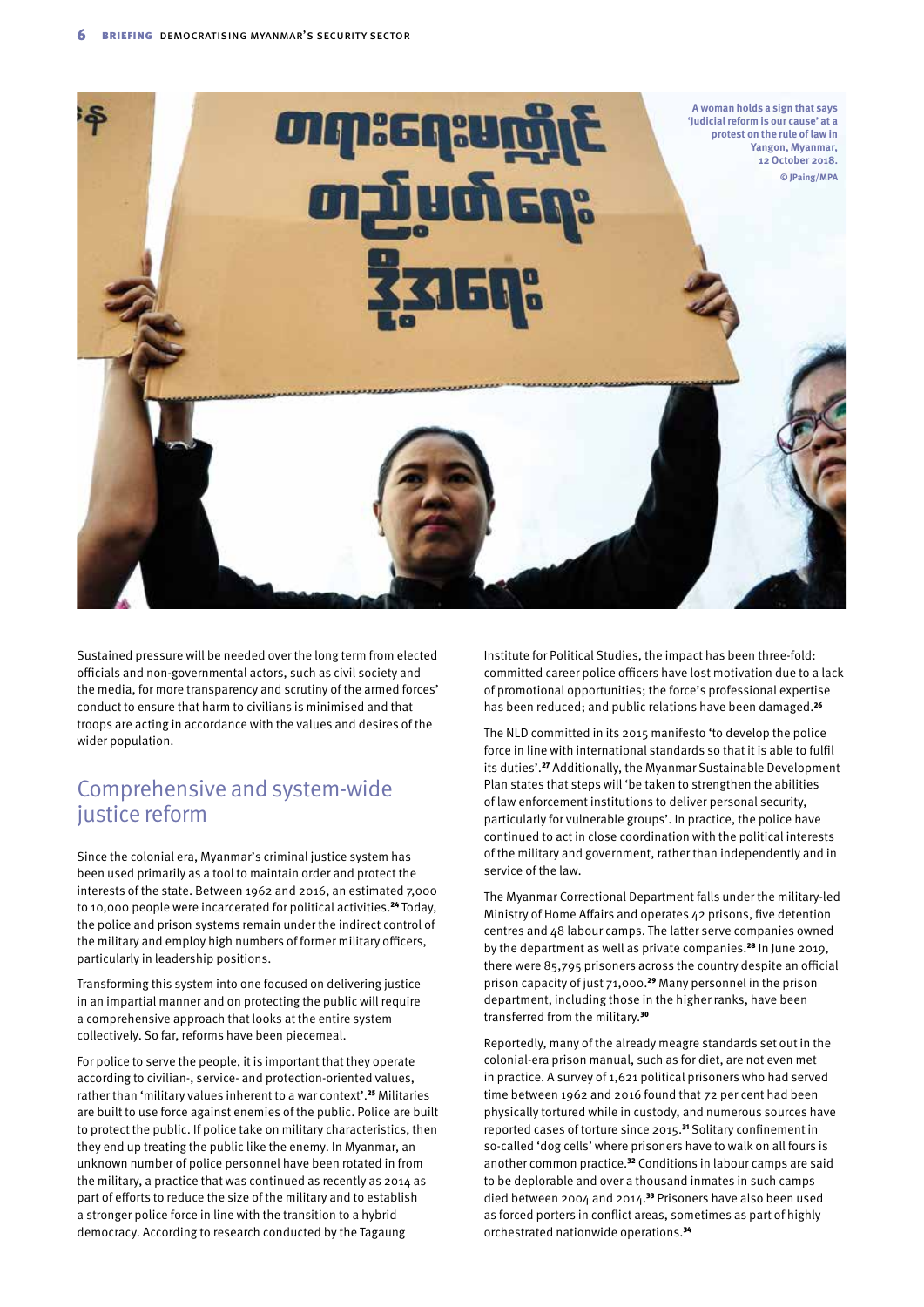#### **Diversity**

The vast majority of military personnel are men, and there are no women in senior public-facing positions. The armed forces are widely considered to be dominated by the Bamar ethnic group, a trend that began in the 1950s and peaked in the 1990s and 2000s. Also of great significance is the dominance of Buddhists, as commanders and their wives are generally required to take part in religious ceremonies and therefore have to be Buddhist.<sup>35</sup> Some efforts are seemingly underway to address the first two of these imbalances. Since 2013, women have been recruited as army officers in non-combat roles, having previously been employed solely as nurses. The military leadership claims that it represents all ethnic groups.<sup>36</sup> Nonetheless, perhaps quietly recognising a lack of diversity, Min Aung Hlaing has reportedly begun targeting high achievers at universities in ethnic states for enrolment in the Defence Services Academy.<sup>37</sup>

#### Legislating change

While elected civilians in government and parliament have been relatively conservative in legislating reform for the security and justice sectors, there are some developments worth noting. The Peaceful Assembly and Peaceful Procession Law, the 1975 State Protection Law, the 1950 Emergency Provisions Act, and elements of the Ward or Village Tract Administration Law that allowed authorities to make 'midnight raids' on persons with unregistered guests, have all been abolished or amended despite significant opposition from the Ministry of Home Affairs.<sup>38</sup> Amendments to the Penal Code, the Criminal Procedure Code and the Prison Law are being debated in parliament, having been passed back and forth numerous times between the Ministry of Home Affairs and pro-reform MPs, with assistance from the Assistance Association for Political Prisoners and the MNHRC.

A 2019 Child Rights Law was a potential breakthrough in legislating the activities of security forces, criminalising the 'six grave violations' of children's rights in conflict<sup>39</sup> – as provided in international law40 – and banning the recruitment of under 18-year-olds.<sup>41</sup>

The Protection and Prevention of Violence Against Women bill has been under debate since 2011, involving concerted activism and pressure from women's CSOs and a wide range of active parliamentarians and civil servants. However, the law has yet to be approved by the cabinet, contrasting greatly with the swift passing of four deeply sexist laws in 2015, supposedly with the objective of protecting race and religion.<sup>42</sup>

#### The General Administration Department

The civilian takeover of the GAD represents an important first example of elected leaders taking over a military body and explicitly saying that it needs to be reformed to "bring about visible change . . . so that the public increases their trust".<sup>43</sup> Minister of the Union Government Min Thu, who now oversees the department, has initiated an explicit reform agenda,<sup>44</sup> and referred to the department as a 'role model for change'.45 During consultations in every state and region, he outlined a focus on increasing public participation, ending corruption and changing the mindset of officials. By May 2019, the GAD had started a pilot project and was developing a new manual, overhauling the Institute of Development Administration's training curriculum, and putting senior staff through professional assessments focused on their 'willingness for reform'.<sup>46</sup>

#### 66

**The civilian takeover of the GAD represents an important first example of elected leaders taking over a military body and explicitly saying that it needs to be reformed.**

99

**Police officers specially recruited for election duties stand in line as they begin a physical training session on 22 October 2015 sin Mandalay, Myanmar. © Hkun Lat**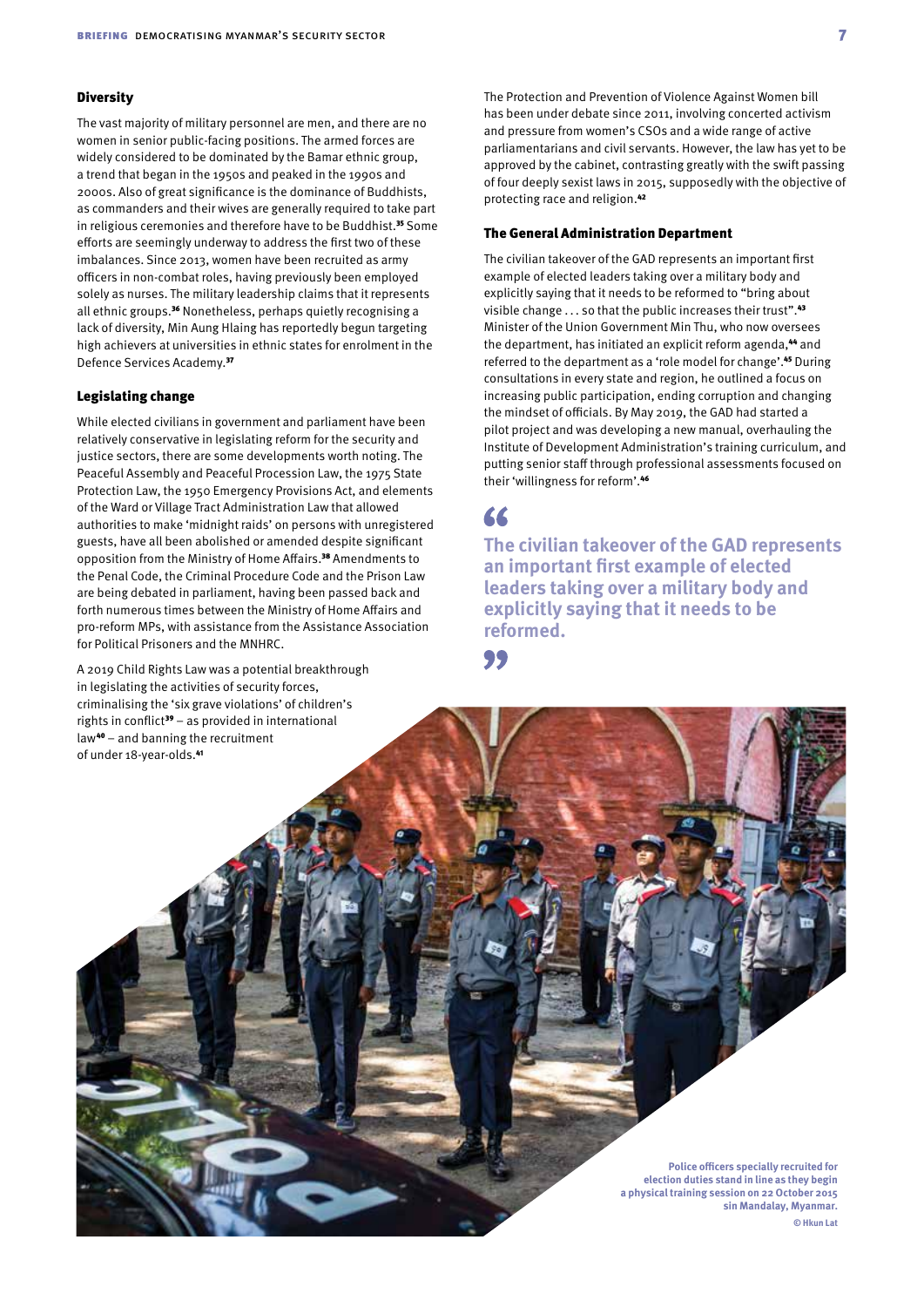## Public oversight and engagement in the security sector

For any area of governance, if the objective is to serve the people, then the government institutions involved need to be responsive and accountable to the people. The security sector is no different. If its objective is to keep people safe and to protect their rights and property, it needs to allow for their involvement and oversight.<sup>47</sup> As argued by Aung San Suu Kyi, 'Democracy acknowledges the right to differ as well as the duty to settle differences peacefully.'<sup>48</sup> Furthermore, people have a right to be involved in the security sector. They pay taxes that are used for security purposes; they also live in the areas where security forces operate and are affected by their actions.

Since 2011, the civic space in Myanmar has opened up dramatically. Previously, heavy media censorship and public surveillance blocked any meaningful public discourse on security affairs beyond what was circulated by official military sources. Today, people can write, publish, collectively organise and speak in public far more freely. Public events and media broadcasts on political subjects including conflict and human rights issues take place regularly. However, the military (and some civilian leaders) have increasingly turned to the civilian courts to shut down free speech and to maintain a sense of fear and risk around discussing certain subjects. In particular, there have been at least 200 cases of so-called 'defamation' filed since 2013, many of which are by the military or its supporters responding to criticism of the authorities by civilians.<sup>49</sup>

Educational institutions, civil society, policy institutes and independent media are all crucial to ensuring public oversight and engagement in the security sector. These four sectors are the central focus of a dedicated policy briefing produced by Saferworld, 'Placing security in the hands of the people: public oversight and civic engagement in Myanmar's security and justice sectors'.

Widening access to education and training on justice and security issues is vital for democratising the security sector. Without capable and technically informed civilian leaders, security decision-making will continue to be monopolised by current or former military officials. Senior military officials are all men, are predominantly Bamar and Buddhist and have been trained primarily in the military's five universities, which are closed off from the rest of government and society.

Professors at the University of Yangon are trying to initiate a Master of Arts in Security and Strategic Studies, which they hope will begin in 2020. This is a huge leap forward in a country where nobody could openly study political subjects at university between 1962 and 2013. Since 2013, both Yangon and Mandalay universities have offered master's degrees in political science, including modules on civil-military relations and strategic affairs. There are additionally a vast number of non-formal and private academic institutions that have emerged across the country. These are highly diverse.

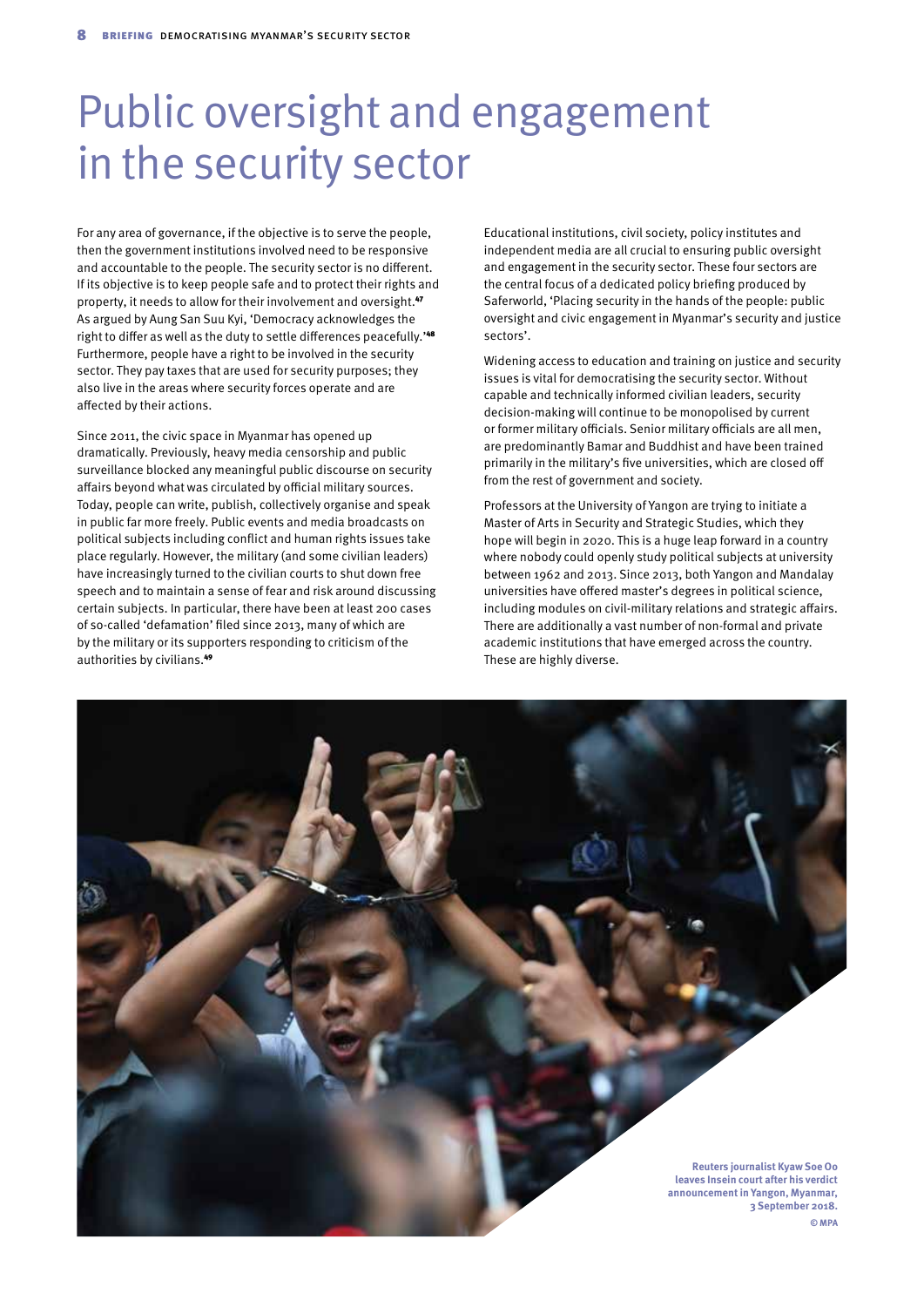

CSOs have been central to Myanmar's democratic transition so far, and include a diverse range of actors in terms of focus, size, funding sources and political background. CSOs support access to justice at the local level, through raising awareness, legal education, and helping individuals to report cases, including particular support for women and other marginalised groups. There are also various CSO initiatives in training judges and lawyers, among other areas of technical assistance.

CSOs have found various ways to influence laws and official policies related to the security sector, most notably on violence against women, child rights, penal reform, media freedom and peaceful assembly. One of the most important roles of civil society is conducting research and advocacy. This includes human rights reporting, often focused on military activities, which numerous ethnic-specific and countrywide organisations have been doing for multiple decades, shedding light on practices that would otherwise be overlooked. Other CSO-led research and advocacy focuses on specific policies and laws and on providing substantive recommendations to government or international agencies.

Policy institutes can contribute to more effective and more evidence-based policies through research, consultations and dialogue among both decision makers and the public. In Myanmar, some policy institutes are essentially CSOs, while others are attached to the government or particular agencies. They tend to prioritise the conduct of rational assessments and seek practical solutions rather than emphasise what they believe to be right or the political demands of specific groups. Such research could be crucial in demonstrating where ingrained institutional practices in security and justice bodies are falling short of addressing the security and justice concerns of the population.

The media is arguably the most important institution for providing public oversight to the security sector. Independent media coverage of military, police and justice sector activities ensures people know and understand when, why and how conflicts are being fought and crime is being tackled. This is essential, both to

ensure public support for actions carried out in the public's name, and to make it possible for the public to voice opposition when they disagree. Effective media coverage relies firstly on freedom for the media to openly publish information about the relevant agencies' activities. A second necessary condition is journalists having access to reliable information, facilitated by official accounts and being assured access to areas and people affected by security operations.

66

**There have been dramatic improvements in [freedom for the media] since 2011, which could have a significant impact on the level of knowledge and awareness among the population and could inspire the next generation to engage more directly with security affairs.**

99

There have been dramatic improvements in both of these areas since 2011, which could have a significant impact on the level of knowledge and awareness among the population and could inspire the next generation to engage more directly with security affairs. There remain huge restrictions however, mostly as a result of the security culture developed through decades of military rule. The military persists in trying to cover up human rights abuses by targeting journalists and publishers with lawsuits, and, despite much greater interaction with the media, remains highly secretive about much of its activity.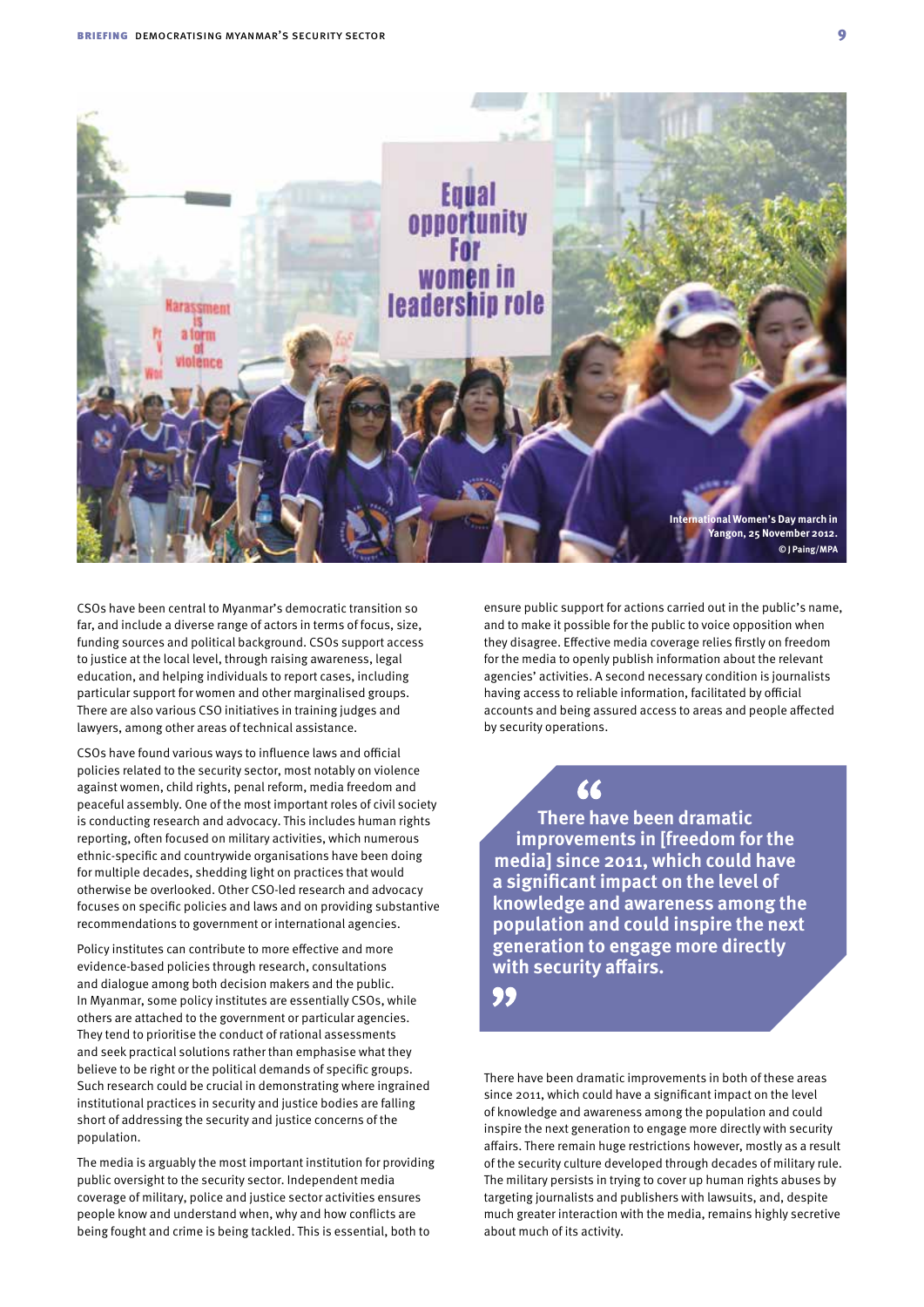## The way forward

A democratic security sector is accountable to the public and its primary objective is to keep the public safe. There are no guarantees that Myanmar's security institutions are moving in this direction as a necessary outcome of the ongoing political transition. Nonetheless, political changes have created space for pro-democrats both in and out of government to push in this direction.

This briefing examines three dimensions of democratising the security sector. Since 2010, there has been moderate progress in all three areas, but, as shown in figure 1, this is hindered by various factors.

Myanmar's security and justice sectors could evolve in numerous ways. They could remain largely detached from the civilian government and in service of military leaders' ideological or private interests. Alternatively, they could slowly be democratised, coming under an increased oversight of elected civilians, focusing on keeping people safe, and opening up to wider participation from the public and civil society.

**Figure 1: Three dimensions of security sector democratisation**

Much depends on whether civilians interested in the public good can successfully claim greater power and influence through a combination of sustained pressure and tactful compromise. Civilians in government, civil society, the media, policy institutes and educational institutions all have critical roles to play. Progress towards democracy so far has come largely as a result of domestic actions and Myanmar-led initiatives from a wide range of local institutions and individuals.

International partners can also bring key expertise and resources that can be drawn upon by local stakeholders. Creating successful international-local partnerships on these issues will depend on international attention to the local context and the development of mutual trust and understanding.

The work ahead is best viewed, soberingly, as a multi-decade challenge. Sustained action from a wide range of organisations and individuals is needed to bring about generational change. Like democracy, none of these areas of change has a finite end point when it is complete. They are all dynamic and ongoing processes. Future Saferworld research and programming will continue to support these efforts.



Current situation

A security sector that is unaccountable, focused on state security, and reliant on violent, coercive and punitive approaches.





Goal A security sector that is accountable and keeps people safe.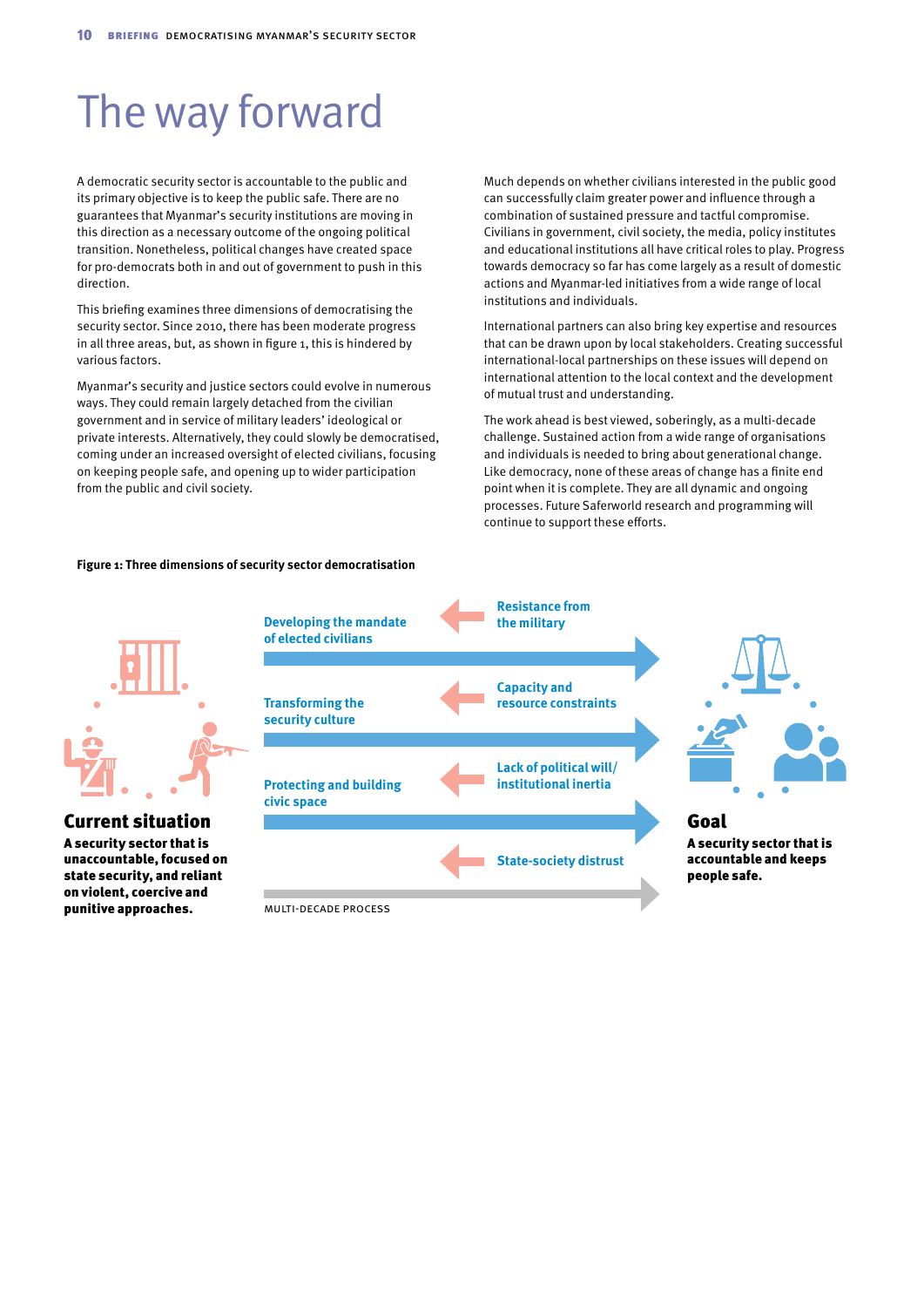#### **Notes**

- **1** Selth A (2001b), 'Burma's Armed Forces Under Civilian Rule: A Return to the Past?', Technical Advisory Network of Burma, Working Paper 02–01, May.
- **2** Ibid, p 4. The quotes refer to speeches made by Aung San Suu Kyi in 1998.
- **3** Article 6d of the 2008 Constitution.
- **4** Article 6f of the 2008 Constitution.
- **5** See chapter  $\Delta$  of the 2008 Constitution.
- **6** Article 17b of the 2008 Constitution states that the commander-in-chief will nominate defence personnel to serve at every level of government 'to undertake responsibilities of the defence, security, border administration, and so forth'. See also articles 232b(ii), 234b and 235c(ii).
- **7** Crouch M, Ginsburg T (2016), 'Between endurance and change in South-East Asia: the military and constitutional reform in Myanmar and Thailand', *Annual Review of Constitution-Building Processes: 2015* **3**, International Institute for Democracy and Electoral Assistance, p 69.
- **8** Egreteau R (2016), *Caretaking Democratization: The Military and Political Change in Myanmar* (London: Hurst); Callahan M (2012), 'The generals loosen their grip', *Journal of Democracy* **23** (4).
- **9** See *Myawady* (2016), 'Excerpts from the meeting with local media that reflect the stance and actions of the Tatmadaw', English daily edition, 17 May, p 18; Htet Naing Zaw (2018), 'Tatmadaw Will Cease Operations in Kachin on Govt's Order: Defense Secretary', *The Irrawaddy*, 30 May [\(https://www.irrawaddy.com/news/tatmadaw](https://www.irrawaddy.com/news/tatmadaw-will-cease-operations-kachin-govts-order-defense-secretary.html)[will-cease-operations-kachin-govts-order-defense-secretary.html](https://www.irrawaddy.com/news/tatmadaw-will-cease-operations-kachin-govts-order-defense-secretary.html))
- **10** Article 213 of the 2008 Constitution.
- **11** The Tatmadaw claims 'civil wars' ended in 1949, when the Karen National Union was pushed out of Yangon. For example, see Myratt Kyaw Thu (2019), 'Tatmadaw warns journalists against calling domestic conflicts "civil wars"', *Myanmar Frontier*, 18 January [\(https://frontiermyanmar.net/en/](https://frontiermyanmar.net/en/tatmadaw-warns-journalists-against-calling-domestic-conflicts-civil-wars) [tatmadaw-warns-journalists-against-calling-domestic-conflicts-civil-wars](https://frontiermyanmar.net/en/tatmadaw-warns-journalists-against-calling-domestic-conflicts-civil-wars)) **12** *Myawady*, op. cit.
- **13** Selth A (2019), *Secrets and Power in Myanmar: Intelligence and the Fall of General Khin Nyunt* (Singapore: ISEAS Publishing).
- **14** Quote from article 339 of the 2008 Constitution. Details of amendments are provided in International Institute for Democracy and Electoral Assistance (2019), 'Proposals by Political Parties, Clusters and Individual Representatives (Members of Parliament) for changes, additions, removals and additional articles', July, p 179 [\(http://constitutionnet.org/vl/item/](http://constitutionnet.org/vl/item/report-joint-committee-amend-republic-union-myanmar-constitution-and-annex) [report-joint-committee-amend-republic-union-myanmar-constitution-and-annex](http://constitutionnet.org/vl/item/report-joint-committee-amend-republic-union-myanmar-constitution-and-annex))
- **15** See recommendations related to articles 17b, 232j(ii) and 234c in International Institute for Democracy and Electoral Assistance, op. cit.
- **16** Ibid, p 5, p 179.
- **17** A detailed case for a Ministry of Justice is made in Ko Bo Kyi (2018), 'The Case for Penal Reform in Burma' [\(http://files.clickdimensions.com/nedorg-aureu/](http://files.clickdimensions.com/nedorg-aureu/documents/thecaseforpenalreforminburmareport_final.pdf) [documents/thecaseforpenalreforminburmareport\\_final.pdf\)](http://files.clickdimensions.com/nedorg-aureu/documents/thecaseforpenalreforminburmareport_final.pdf). This paper was produced for the National Endowment of Democracy's Reagan-Fascell Fellowship. The general concept was raised by numerous lawyers, members of parliament and civil society representatives during interviews in Yangon and Naypyidaw, May 2019.
- **18** See website of The Republic of the Union of Myanmar President Office (2017), 'Appointment of National Security Advisor to the Union Government', January ([http://www.president-office.gov.mm/en/?q=briefing-room/orders/2017/01/11/](http://www.president-office.gov.mm/en/?q=briefing-room/orders/2017/01/11/id-7112) [id-7112](http://www.president-office.gov.mm/en/?q=briefing-room/orders/2017/01/11/id-7112))
- **19** Lubian M (2018), *The Moral Democracy: The Political Thought of Aung San Suu Kyi* (Warsaw: Scholar Publishing House), pp 228-254.
- **20** This term has been used in successive Armed Forces Day speeches since 2015 by the commander-in-chief and vice commander-in-chief. It is also used at the graduation ceremonies of cadets and at other training functions.
- **21** *The Star Online* (2018), 'Myanmar accuses UN of making false allegations', 30 August ([https://www.thestar.com.my/news/regional/2018/08/30/myanmar](https://www.thestar.com.my/news/regional/2018/08/30/myanmar-accuses-un-of-making-false-allegations-foreign-ministers-call-for-military-to-be-held-accoun/)[accuses-un-of-making-false-allegations-foreign-ministers-call-for-military-to-be](https://www.thestar.com.my/news/regional/2018/08/30/myanmar-accuses-un-of-making-false-allegations-foreign-ministers-call-for-military-to-be-held-accoun/)[held-accoun/\)](https://www.thestar.com.my/news/regional/2018/08/30/myanmar-accuses-un-of-making-false-allegations-foreign-ministers-call-for-military-to-be-held-accoun/); *Radio Free Asia* (2017), 'Myanmar Government Official Says UN<br>Resolution on Rakhine "Less Than Constructive"', 11 April ([https://www.rfa.org/](https://www.rfa.org/english/news/myanmar/myanmar-government-official-says-un-resolution-on-rakhine-less-than-constructive-04112017162541.html)<br>english/news/myanmar/myanmar-government-official-says-un-resolut [rakhine-less-than-constructive-04112017162541.html](https://www.rfa.org/english/news/myanmar/myanmar-government-official-says-un-resolution-on-rakhine-less-than-constructive-04112017162541.html)); International Institute for Strategic Studies (2018), '17th Asia Security Summit: The IISS Shangri-La Dialogue', provisional transcription, 2 June [\(https://www.iiss.org/-/media/](https://www.iiss.org/-/media/images/dialogues/sld/sld-2018/documents/security-and-humanitarian-crisis-in-myanmars-rakhine-state-sld18.ashx?la=en&hash=4663620F9D9AAF4AEA011035DB7419ADF72E99BB) [images/dialogues/sld/sld-2018/documents/security-and-humanitarian-crisis-in](https://www.iiss.org/-/media/images/dialogues/sld/sld-2018/documents/security-and-humanitarian-crisis-in-myanmars-rakhine-state-sld18.ashx?la=en&hash=4663620F9D9AAF4AEA011035DB7419ADF72E99BB)[myanmars-rakhine-state-sld18.ashx?la=en&hash=4663620F9D9AAF4AEA011035](https://www.iiss.org/-/media/images/dialogues/sld/sld-2018/documents/security-and-humanitarian-crisis-in-myanmars-rakhine-state-sld18.ashx?la=en&hash=4663620F9D9AAF4AEA011035DB7419ADF72E99BB) [DB7419ADF72E99BB\)](https://www.iiss.org/-/media/images/dialogues/sld/sld-2018/documents/security-and-humanitarian-crisis-in-myanmars-rakhine-state-sld18.ashx?la=en&hash=4663620F9D9AAF4AEA011035DB7419ADF72E99BB)
- **22** Voltaire Net (2017), 'Aung San Suu Kyi speech on National Reconciliation and Peace', 19 September ([https://www.voltairenet.org/article198013.html\)](https://www.voltairenet.org/article198013.html)
- **23** *Frontier Myanmar* (2017), 'Questioning the official line on Rakhine', 19 January (<https://frontiermyanmar.net/en/questioning-the-official-line-on-rakhine>)
- **24** Assistance Association for Political Prisoners (2016b), '"After release I had to restart my life from the beginning": The Experiences of Ex-political Prisoners in Burma and Challenges to Reintegration', May, p 6 [\(http://www.burmalibrary.org/](http://www.burmalibrary.org/docs22/AAPPB-2016-05-After_release-en-red.pdf) [docs22/AAPPB-2016-05-After\\_release-en-red.pdf](http://www.burmalibrary.org/docs22/AAPPB-2016-05-After_release-en-red.pdf))
- **25** Democratic Control of Armed Forces (2012), 'Toolkit on Police Integrity', p 80 ([https://www.dcaf.ch/sites/default/files/publications/documents/Toolkit\\_ENG\\_](https://www.dcaf.ch/sites/default/files/publications/documents/Toolkit_ENG_screen.pdf) [screen.pdf\)](https://www.dcaf.ch/sites/default/files/publications/documents/Toolkit_ENG_screen.pdf)
- **26** Interview, Yangon, May 2019; email correspondence, July 2019.
- **27** National League for Democracy (2015), '2015 Election Manifesto: Authorised Translation', pp 7–8 ([http://www.burmalibrary.org/docs21/NLD\\_2015\\_Election\\_](http://www.burmalibrary.org/docs21/NLD_2015_Election_Manifesto-en.pdf) [Manifesto-en.pdf](http://www.burmalibrary.org/docs21/NLD_2015_Election_Manifesto-en.pdf))
- **28** See figures published in state media in *Global New Light of Myanmar* (2019), 'Improved rights for prisoners through Parole System', 6 June ([http://www.globalnewlightofmyanmar.com/](http://www.globalnewlightofmyanmar.com/improved-rights-for-prisoners-through-parole-system/) [improved-rights-for-prisoners-through-parole-system/\)](http://www.globalnewlightofmyanmar.com/improved-rights-for-prisoners-through-parole-system/)
- **29** *Myanmar International Radio* (2019), 'Pyithu Hluttaw discussing to solve prison overcrowding with Parole System', 4 June [\(http://miradio.com.mm/news/](http://miradio.com.mm/news/pyithu-hluttaw-discussing-solve-prison-overcrowding-parole-system) [pyithu-hluttaw-discussing-solve-prison-overcrowding-parole-system\)](http://miradio.com.mm/news/pyithu-hluttaw-discussing-solve-prison-overcrowding-parole-system)
- **30** Separate interviews with two members of Assistance Association for Political Prisoners, Yangon, March and May 2019, and with one other former political prisoner, Yangon, May 2019.
- **31** Assistance Association for Political Prisoners (2016a), 'Prison Conditions in Burma and the Potential for Prison Reform', September, p 32 ([http://www.burmalibrary.](http://www.burmalibrary.org/docs23/AAPPB-2016-09-Prison_Conditions+Reform-en-red.pdf) [org/docs23/AAPPB-2016-09-Prison\\_Conditions+Reform-en-red.pdf](http://www.burmalibrary.org/docs23/AAPPB-2016-09-Prison_Conditions+Reform-en-red.pdf))
- **32** Assistance Association for Political Prisoners (2016a), op. cit., p 36.
- **33** Ibid, p 40.
- **34** Karen Human Rights Group (2011), 'From Prison to Front Line: Analysis of convict porter testimony 2009–2011', 13 July [\(http://khrg.org/2011/07/khrg1102/](http://khrg.org/2011/07/khrg1102/prison-front-line-analysis-convict-porter-testimony-2009-%E2%80%93-2011) [prison-front-line-analysis-convict-porter-testimony-2009-%E2%80%93-2011](http://khrg.org/2011/07/khrg1102/prison-front-line-analysis-convict-porter-testimony-2009-%E2%80%93-2011)); Human Rights Watch (2011), 'Dead Men Walking: Convict Porters on the Front Lines in Eastern Burma', 12 July ([https://www.hrw.org/report/2011/07/12/](https://www.hrw.org/report/2011/07/12/dead-men-walking/convict-porters-front-lines-eastern-burma) [dead-men-walking/convict-porters-front-lines-eastern-burma](https://www.hrw.org/report/2011/07/12/dead-men-walking/convict-porters-front-lines-eastern-burma))
- **35** Steinberg D (2018), 'Myanmar's military an identity problem', *Nikkei Asian Review*, 27 August ([https://asia.nikkei.com/Opinion/Myanmar-s-military-an](https://asia.nikkei.com/Opinion/Myanmar-s-military-an-identity-problem)[identity-problem](https://asia.nikkei.com/Opinion/Myanmar-s-military-an-identity-problem)); Taylor R (2017), 'Myanmar's Military and the Dilemma of Federalism', Institute of Southeast Asian Studies ([https://www.iseas.edu.sg/](https://www.iseas.edu.sg/images/pdf/ISEAS_Perspective_2017_7.pdf) [images/pdf/ISEAS\\_Perspective\\_2017\\_7.pdf\)](https://www.iseas.edu.sg/images/pdf/ISEAS_Perspective_2017_7.pdf)
- **36** For more discussion of these negotiations, see Saferworld (2017), 'Security integration in Myanmar: Past experiences and future visions', July ([https://www.](https://www.saferworld.org.uk/resources/publications/1132-security-integration-in-myanmar-past-experiences-and-future-visions) [saferworld.org.uk/resources/publications/1132-security-integration-in-myanmar](https://www.saferworld.org.uk/resources/publications/1132-security-integration-in-myanmar-past-experiences-and-future-visions)[past-experiences-and-future-visions](https://www.saferworld.org.uk/resources/publications/1132-security-integration-in-myanmar-past-experiences-and-future-visions))
- **37** Interviews with scholar who works closely with the Defence Services Academy and military.
- **38** Kyi Pyar Chit Saw, Arnold M (2014), 'Administering the State in Myanmar: An Overview of the General Administration Department', The Asia Foundation, October, p 33; Egreteau R (2017a), 'Parliamentary Development in Myanmar: An Overview of the Union Parliament, 2011–16', The Asia Foundation, May, pp 23, 33–35 [\(https://asiafoundation.org/wp-content/uploads/2017/05/Parliamentary-](https://asiafoundation.org/wp-content/uploads/2017/05/Parliamentary-Development-in-Myanmar.pdf)[Development-in-Myanmar.pdf\)](https://asiafoundation.org/wp-content/uploads/2017/05/Parliamentary-Development-in-Myanmar.pdf)
- **39** 2019 Child Rights Law, article 61. Unofficial translation by Saferworld.
- **40** For details of the six grave violations, see the website of the Office of the Special Representative of the Secretary-General for Children and Armed Conflict: <https://childrenandarmedconflict.un.org/six-grave-violations/>
- **41** 2019 Child Rights Law, article 60. Unofficial translation by Saferworld.
- **42** Nyan Hlaing Lynn (2017), 'Tensions ahead over changes to "race and religion" laws', *Frontier Myanmar*, 20 February ([https://frontiermyanmar.net/en/tensions](https://frontiermyanmar.net/en/tensions-ahead-over-changes-to-race-and-religion-laws)[ahead-over-changes-to-race-and-religion-laws](https://frontiermyanmar.net/en/tensions-ahead-over-changes-to-race-and-religion-laws)); The Global Justice Centre (2015), 'Myanmar's Long Road to Gender Equality', November [\(http://www.](http://www.globaljusticecenter.net/documents/UPR.2Pager.pdf) [globaljusticecenter.net/documents/UPR.2Pager.pdf](http://www.globaljusticecenter.net/documents/UPR.2Pager.pdf)); Walton M, McKay M, Daw Khin Mar Mar Kyi (2015), 'Women and Myanmar's "Religious Protection Laws *The Review of Faith & International Affairs* **13** (4).
- **43** *Global New Light of Myanmar* (2019), 'Union Minister U Min Thu meets GAD staff in Kayah State', 17 January [\(http://www.globalnewlightofmyanmar.com/](http://www.globalnewlightofmyanmar.com/union-minister-u-min-thu-meets-gad-staff-in-kayah-state/) [union-minister-u-min-thu-meets-gad-staff-in-kayah-state/\)](http://www.globalnewlightofmyanmar.com/union-minister-u-min-thu-meets-gad-staff-in-kayah-state/)
- **44** *Global New Light of Myanmar* (2019), 'Union Minister U Min Thu meets GAD staff of Ayeyawady region', 2 April [\(http://www.globalnewlightofmyanmar.com/](http://www.globalnewlightofmyanmar.com/union-minister-u-min-thu-meets-gad-staff-of-ayeyawady-region/) [union-minister-u-min-thu-meets-gad-staff-of-ayeyawady-region/\)](http://www.globalnewlightofmyanmar.com/union-minister-u-min-thu-meets-gad-staff-of-ayeyawady-region/)
- **45** *Global New Light of Myanmar* (2019), '"Transition starts with GAD": Securing Rule of Law, Community Peace and Tranquility, Regional Development, Serving the of Law, Community Peace and Tranquility, Regional Development, Serving the Public Interest', 19 April ([http://www.globalnewlightofmyanmar.com/transition](http://www.globalnewlightofmyanmar.com/transition-starts-with-gad-securing-rule-of-law-community-peace-and-tranquility-regional-development-serving-the-public-interest/)[starts-with-gad-securing-rule-of-law-community-peace-and-tranquility-regional](http://www.globalnewlightofmyanmar.com/transition-starts-with-gad-securing-rule-of-law-community-peace-and-tranquility-regional-development-serving-the-public-interest/)[development-serving-the-public-interest/\)](http://www.globalnewlightofmyanmar.com/transition-starts-with-gad-securing-rule-of-law-community-peace-and-tranquility-regional-development-serving-the-public-interest/)
- **46** Interview with international agency working with the General Administration Department, Yangon, May 2019.
- **47** United Nations Development Programme (2018), 'Public Oversight of the Security Sector: A Handbook for Civil Society Organizations', January, p 11 ([https://www.undp.org/content/undp/en/home/librarypage/civil\\_society/](https://www.undp.org/content/undp/en/home/librarypage/civil_society/public_oversightofthesecuritysectorahandbookforcivilsocietyorgan.html) [public\\_oversightofthesecuritysectorahandbookforcivilsocietyorgan.html](https://www.undp.org/content/undp/en/home/librarypage/civil_society/public_oversightofthesecuritysectorahandbookforcivilsocietyorgan.html))
- **48** See Aung San Suu Kyi (1991), 'In Quest of Democracy', in M Aris (ed.), *Freedom from Fear and Other Writings* second edition (London: Penguin Books), p 176.
- **49** San Yamin Aung (2019), 'Total Number of Defamation Cases Under Telecommunications Law Hits 200', *The Irrawaddy*, 24 June ([https://www.irrawaddy.com/news/burma/total-number-defamation-cases](https://www.irrawaddy.com/news/burma/total-number-defamation-cases-telecommunications-law-hits-200.html)[telecommunications-law-hits-200.html](https://www.irrawaddy.com/news/burma/total-number-defamation-cases-telecommunications-law-hits-200.html))